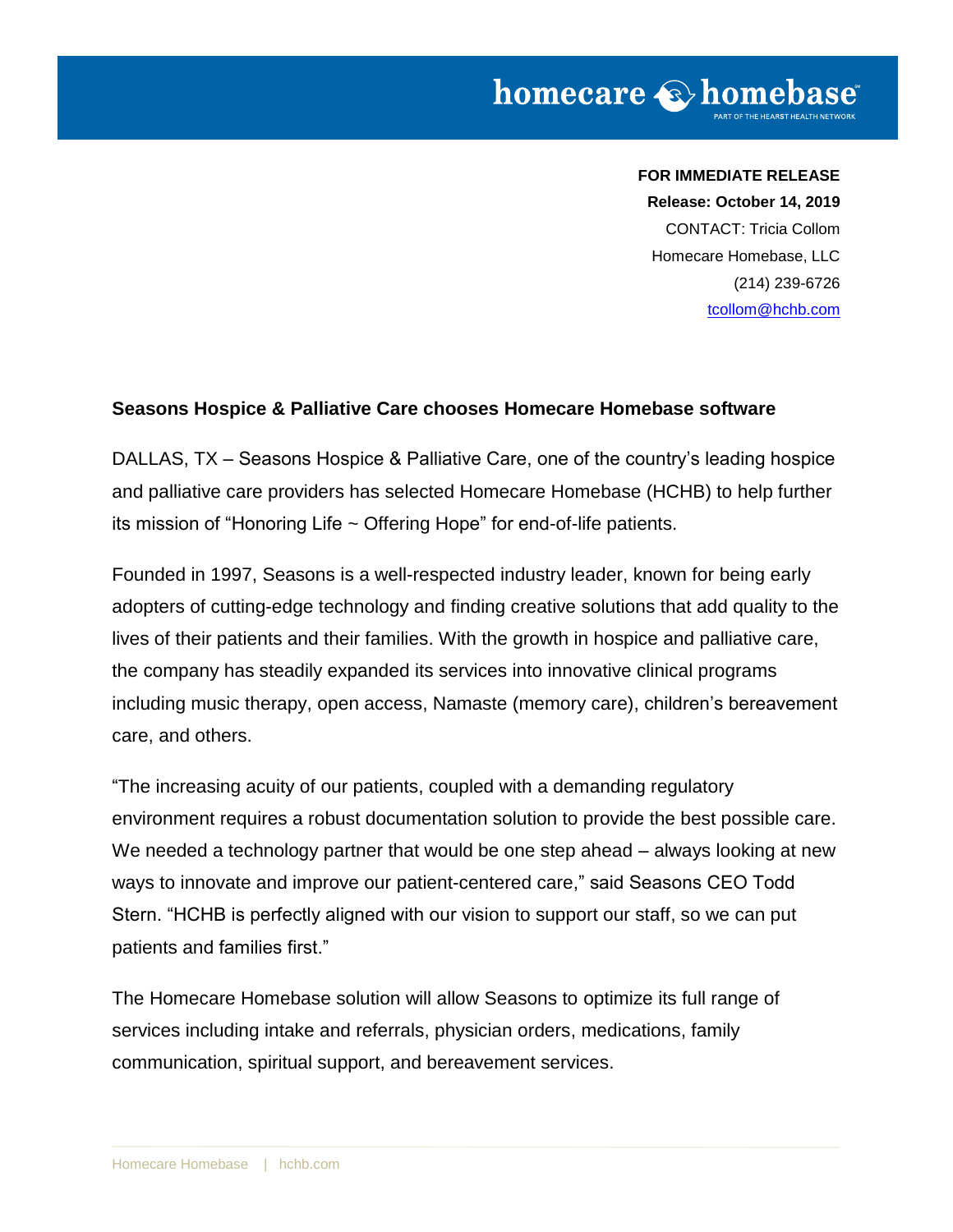HCHB President Scott Decker says his team is thrilled to have such a well-respected, nationally recognized hospice leader join their growing customer base. "We're dedicated to the unique challenges of hospice and palliative care and we look forward to helping Seasons make great strides in compassionate patient care."

# **About Seasons Hospice & Palliative Care**

Founded in 1997 in Illinois, Seasons Hospice & Palliative Care has the honor of serving patients and their families across our 30 sites in 19 states. Seasons offers industryleading programs including music therapy, Namaste care, a 24/7 US-based call center staffed with RN's licensed in every state we serve, children's bereavement camps, and palliative care, among others. Seasons is a leader in high-acuity hospice care via the Open Access program, as well as freestanding and facility-based inpatient centers.

# **About Homecare Homebase, LLC**

Homecare Homebase (HCHB) is a Dallas-based software leader offering hosted, cloudbased solutions to streamline operations, simplify compliance and boost clinical and financial outcomes for homecare and hospice agencies. Our customized mobile solutions enable real-time, wireless data exchange and communication between field clinicians, physicians and office staff for better care, more accurate reporting and faster payment. Founded by industry veterans in 1999, the company is now part of the Hearst Health Network. For more information visit hchb.com or call us toll-free at 1-866-535- HCHB (4242).

# **About Hearst Health**

The mission of Hearst Health is to help guide the most important care moments by delivering vital information into the hands of everyone who touches a person's health journey. Each year in the U.S., care guidance from Hearst Health reaches 85 percent of discharged patients, 205 million insured individuals, 90 million home health visits and